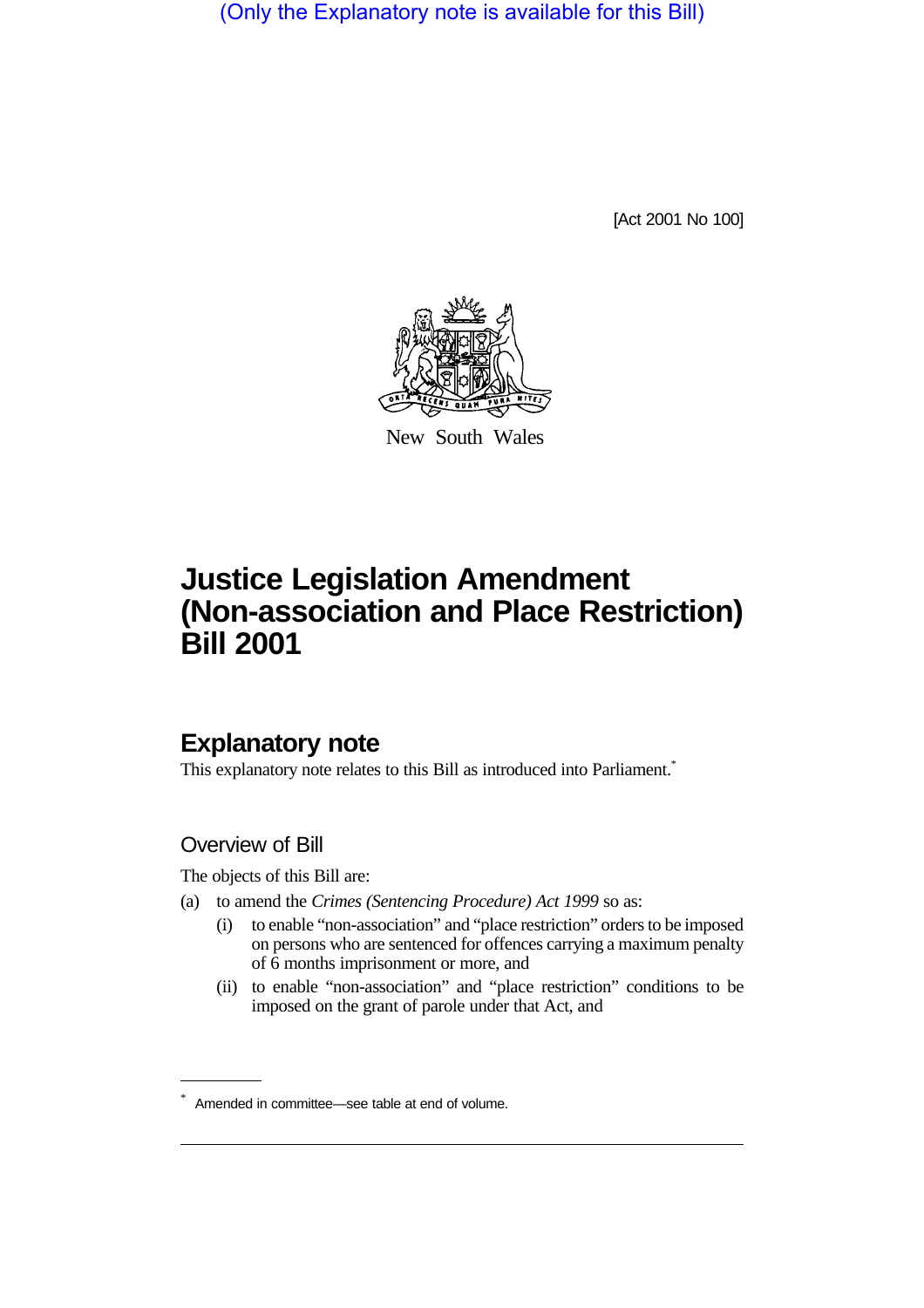Explanatory note

- (b) to amend the *Children (Criminal Proceedings) Act 1987* so as to enable "nonassociation" and "place restriction" orders to be imposed on persons who are sentenced for offences carrying a maximum penalty of 6 months imprisonment or more, and
- (c) to amend the *Bail Act 1978* so as to enable "non-association" and "place restriction" conditions to be imposed on the grant of bail under that Act, and
- (d) to amend the *Crimes (Administration of Sentences) Act 1999* so as to enable "non-association" and "place restriction" conditions to be imposed on:
	- (i) the grant of leave under Part 2 of that Act, and
	- (ii) the grant of parole under Part 6 of that Act, and
	- (iii) a sentence of home detention referred to in Part 7 of that Act, and
- (e) to amend the *Children (Detention Centres) Act 1987* so as to enable "nonassociation" and "place restriction" conditions to be imposed on the grant of leave under section 24 of that Act.

The Bill also makes a consequential amendment to the *Criminal Appeal Act 1912*.

#### Outline of provisions

**Clause 1** sets out the name (also called the short title) of the proposed Act.

**Clause 2** provides for the commencement of the proposed Act on a day or days to be appointed by proclamation.

**Clause 3** is a formal provision giving effect to the amendments set out in Schedule 1 in relation to various Acts relating to sentencing procedure.

**Clause 4** is a formal provision giving effect to the amendments set out in Schedule 2 in relation to various Acts relating to bail and sentence administration.

**Clause 5** requires the Ombudsman to keep under scrutiny, and to report to the Government on, the amendments made by the proposed Act.

## **Non-association and place restriction orders**

#### **Crimes (Sentencing Procedure) Act 1999**

Amendments to the *Crimes (Sentencing Procedure) Act 1999* insert a new Division 4A into Part 2 (**Schedule 1.1 [2]**) and a new Part 8A (**Schedule 1.1 [7]**).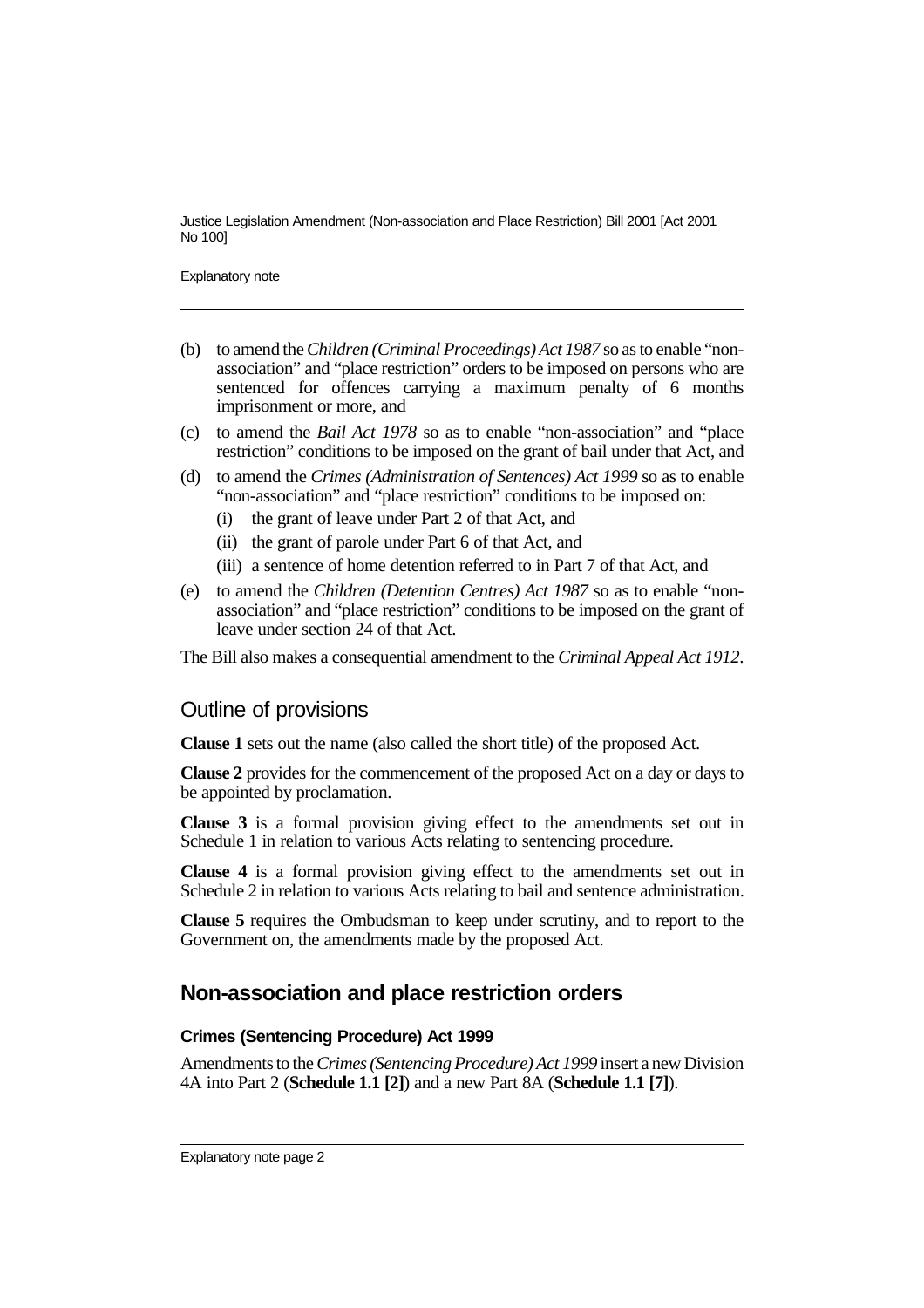Explanatory note

Proposed Division 4A contains a single provision (proposed section 17A) that enables a court to impose a non-association order or place restriction order on an offender whom it is sentencing for an offence that carries a penalty of imprisonment for 6 months or more if it is satisfied that it is reasonably necessary to do so in order to prevent the offender from committing further such offences. There will be two kinds of non-association order: one that prohibits the offender from being in the same company as one or more specified persons, the other that prohibits the offender from all forms of association with one or more specified persons. There is one kind of place restriction order: it will prohibit the offender from frequenting or visiting a specified place or district. An order under the proposed section will last for up to 12 months.

Proposed Part 8A contains the following provisions:

**Proposed section 100A** prevents a non-association order from imposing certain restrictions on the persons with whom an offender may associate (that is, members of the offender's close family) and prevents a place restriction order from imposing certain restrictions on the places or districts that the offender may frequent or visit (that is, the offender's residence, or the residence of his or her close family, or the offender's place of work, educational institution or place of worship).

**Proposed section 100B** requires a court to explain to an offender on whom it has imposed a non-association order or place restriction order the obligations that arise under the order and the consequences that may follow a breach of the order.

**Proposed section 100C** provides that a non-association order or place restriction order commences when it is made or, if it is stayed on appeal but subsequently confirmed, when it is confirmed.

**Proposed section 100D** provides that a non-association order or place restriction order is suspended in certain circumstances, such as if the offender is taken into custody.

**Proposed section 100E** provides that it is an offence (punishable by a maximum penalty of 10 penalty units (\$1,100) or imprisonment for 6 months, or both) for a person to contravene a non-association order or place restriction order without reasonable excuse.

**Proposed section 100F** enables a court to vary or revoke an offender's existing non-association order or place restriction order when sentencing the offender for a new offence.

**Proposed section 100G** enables a Local Court to vary or revoke an offender's existing non-association order or place restriction order on application by the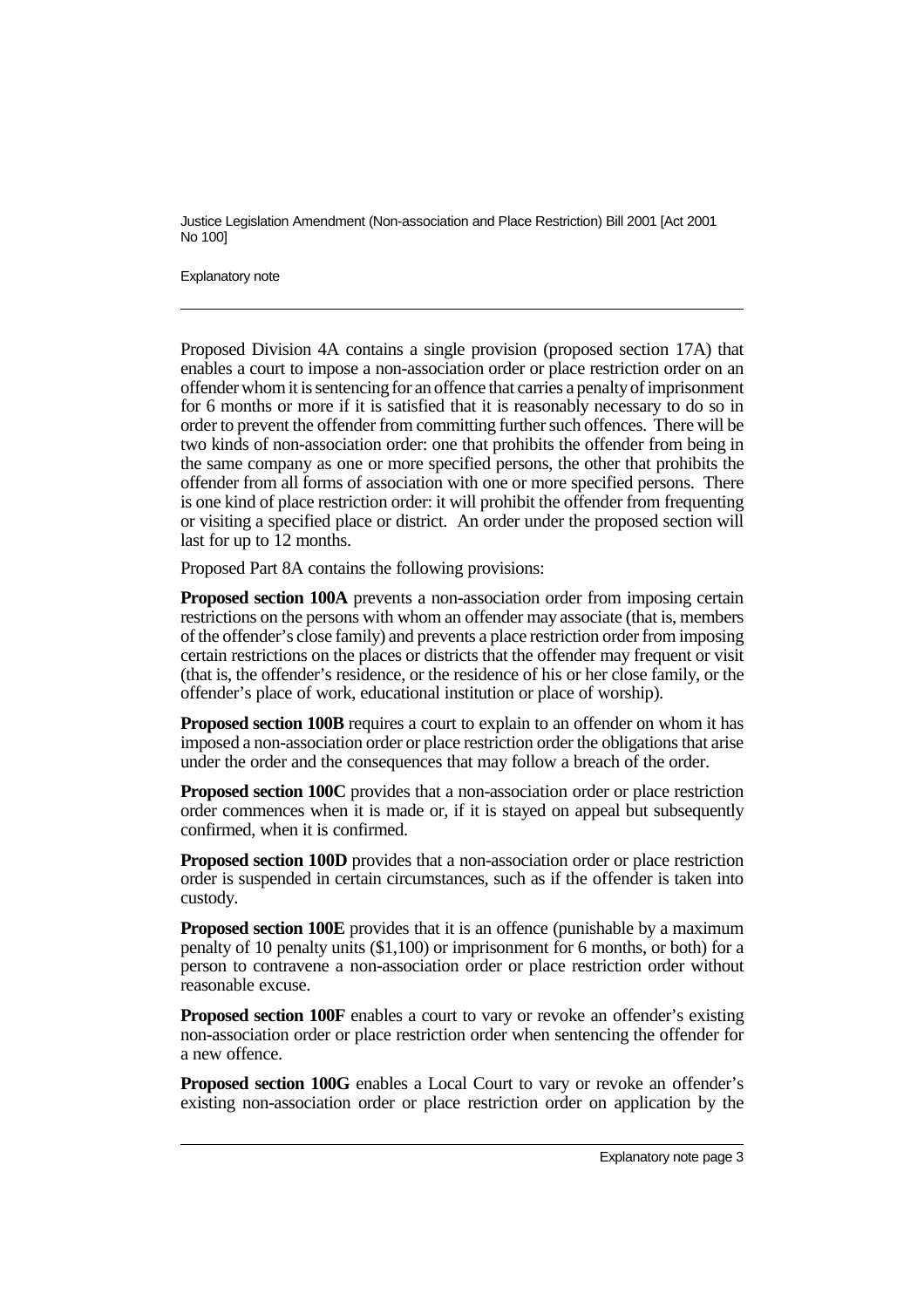Explanatory note

offender. The Commissioner of Police will be notified of all such applications and be entitled to appear as a party to proceedings on such an application.

**Proposed section 100H** provides that it is an offence, subject to specified exemptions, to publish or broadcast information as to the identity of any person with whom an offender is prohibited from associating pursuant to a non-association order, punishable by a maximum penalty of 10 penalty units (\$1,100).

An amendment is made to section 25 so as to prevent a non-association order or place restriction order from being imposed on an offender in his or her absence (**Schedule 1.1 [3]**).

An amendment is made to section 31 so as to include a reference to the making of a non-association order or place restriction order in the definition of *impose a penalty* in that section (**Schedule 1.1 [4]**).

An amendment is made to section 43 so as to include a reference to the making of a non-association order or place restriction order in the definition of *impose a penalty* in subsection (6) of that section (**Schedule 1.1 [5]**).

An amendment is made to clause 1 of Schedule 2 so as to enable the regulations under the Act to make provisions of a savings or transitional nature consequent on the enactment of the proposed Act (**Schedule 1.1 [8]**). A new Part is inserted at the end of Schedule 2, containing a clause that excludes offences committed before the commencement of proposed section 17A from the operation of that section (**Schedule 1.1 [9]**).

A consequential amendment is made to section 3 (**Schedule 1.1 [1]**).

#### **Children (Criminal Proceedings) Act 1987**

An amendment to the *Children (Criminal Proceedings) Act 1987* inserts a new section 33D (**Schedule 1.3 [1]**) which enables a court exercising functions under that Act to impose a non-association order or place restriction order on a person whom it is dealing with under that Act. The proposed section adopts proposed Part 8A of the *Crimes (Sentencing Procedure) Act 1999* in relation to such orders.

An amendment is made to clause 1 of Schedule 2 so as to enable the regulations under the Act to make provisions of a savings or transitional nature consequent on the enactment of the proposed Act (**Schedule 1.3 [2]**). A new Part is inserted at the end of Schedule 2, containing a clause that excludes offences committed before the commencement of proposed section 33D from the operation of that section (**Schedule 1.3 [3]**).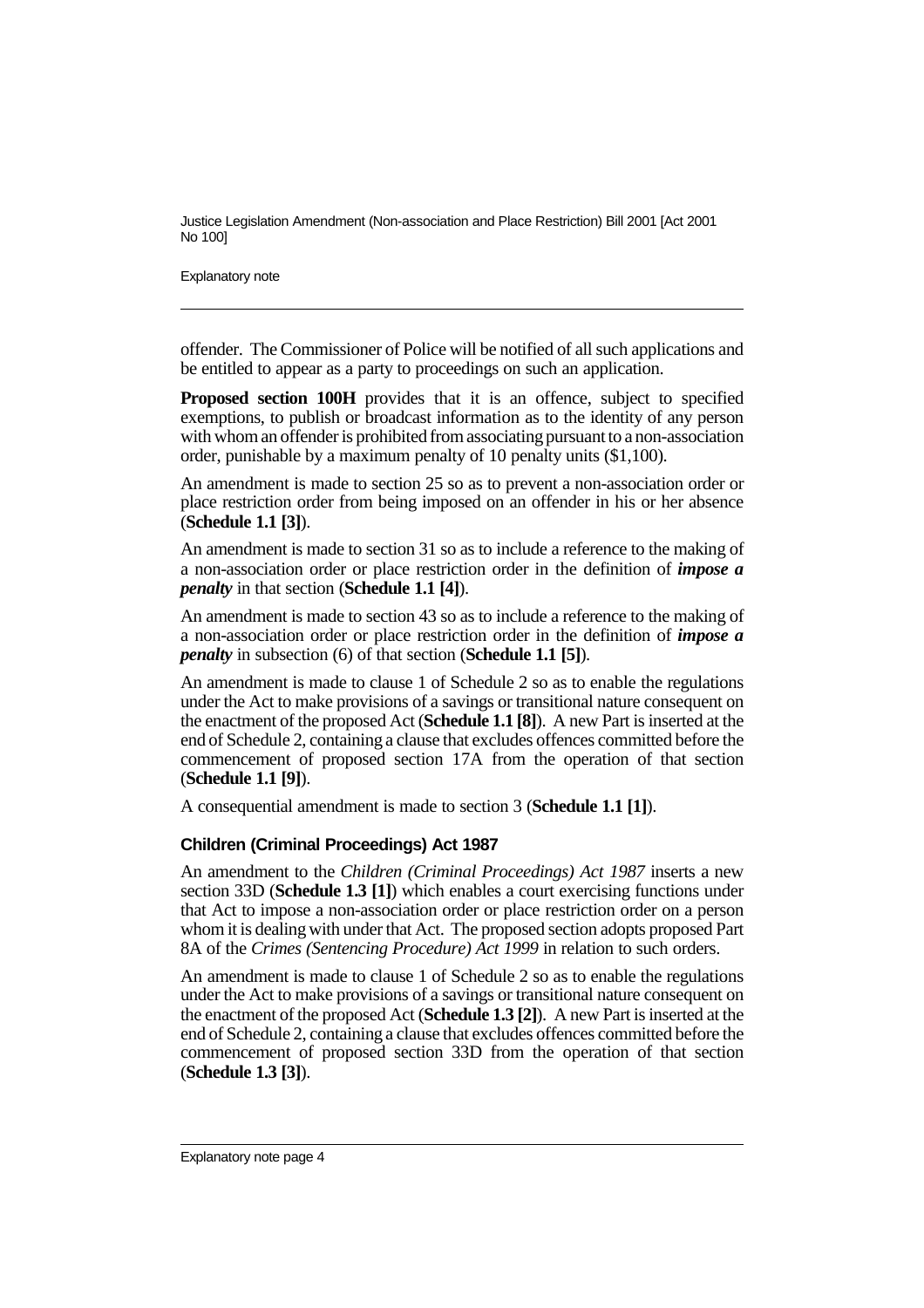Explanatory note

#### **Criminal Appeal Act 1912**

A consequential amendment is made to the definition of *sentence* in section 2 (1) of the *Criminal Appeal Act 1912* (**Schedule 1.2**).

### **Conditions of parole as to non-association and place restriction**

#### **Crimes (Sentencing Procedure) Act 1999**

An amendment to the *Crimes (Sentencing Procedure) Act 1999* inserts new sections 51A and 51B (**Schedule 1.1 [6]**).

**Proposed section 51A** enables the conditions of a parole order under that Act to include non-association and place restriction provisions.

**Proposed section 51B** provides that it is an offence, subject to specified exemptions, to publish or broadcast information as to the identity of any person with whom an offender is prohibited from associating pursuant to parole conditions imposed under proposed section 51A, punishable by a maximum penalty of 10 penalty units (\$1,100).

#### **Crimes (Administration of Sentences) Act 1999**

An amendment to the *Crimes (Administration of Sentences) Act 1999* inserts a new section 128A (**Schedule 2.2 [2]**). The proposed section enables the conditions of a parole order to include non-association and place restriction provisions. Under existing section 257, the unauthorised disclosure of information as to the identity of any person with whom an offender is prohibited from associating pursuant to such conditions is an offence punishable by a maximum penalty of 10 penalty units (\$1,100).

## **Conditions of bail as to non-association and place restriction**

#### **Bail Act 1978**

Amendments to the *Bail Act 1978* insert new sections 36B, 36C and 39B (**Schedule 2.1 [6]** and **[8]**).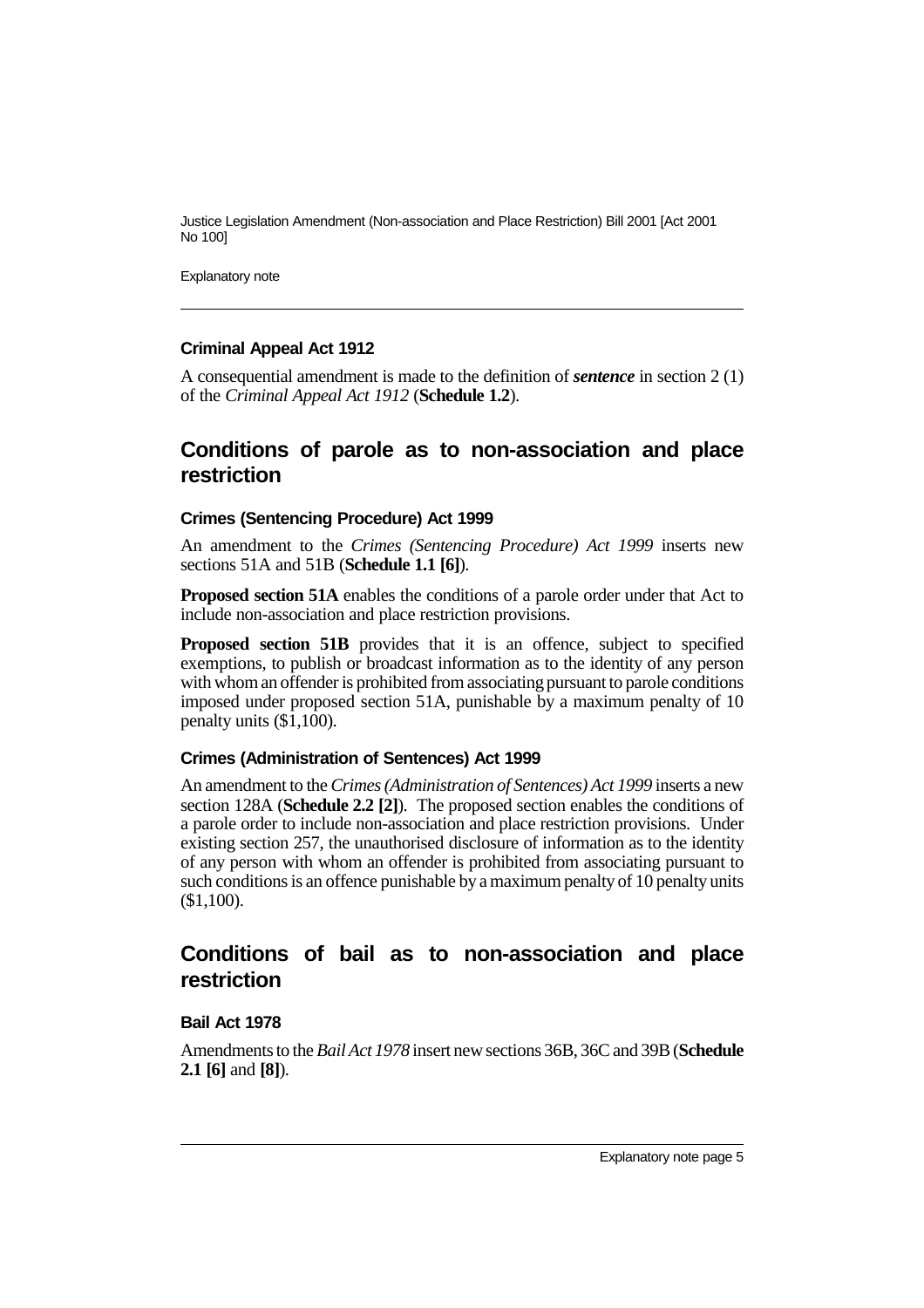Explanatory note

**Proposed section 36B** enables the conditions of bail to include non-association and place restriction provisions.

**Proposed section 36C** provides that it is an offence, subject to specified exemptions, to publish or broadcast information as to the identity of any person with whom an accused person is prohibited from associating pursuant to bail conditions imposed under proposed section 36B, punishable by a maximum penalty of 10 penalty units (\$1,100).

**Proposed section 39B** generalises an existing requirement for an authorised officer or court to whom a bail undertaking is given to explain to any person entering into an associated bail agreement the obligations that arise under the undertaking and the consequences that may follow a breach of the undertaking.

Other consequential amendments are made to the *Bail Act 1978* (**Schedule 2.1 [1]–[5]** and **[7]**).

## **Conditions of leave as to non-association and place restriction**

#### **Crimes (Administration of Sentences) Act 1999**

An amendment to the *Crimes (Administration of Sentences) Act 1999* inserts a new section 26A (**Schedule 2.2 [1]**). The proposed section enables the conditions of a local leave permit to include non-association and place restriction provisions. Under existing section 257, the unauthorised disclosure of information as to the identity of any person with whom an offender is prohibited from associating pursuant to such conditions is an offence punishable by a maximum penalty of 10 penalty units (\$1,100).

#### **Children (Detention Centres) Act 1987**

An amendment to the *Children (Detention Centres) Act 1987* inserts a new section 24A (**Schedule 2.3**). The proposed section enables the conditions of leave under section 24 of that Act to include non-association and place restriction provisions. Under existing section 37D, the unauthorised disclosure of information as to the identity of any person with whom an offender is prohibited from associating pursuant to such conditions is an offence punishable by a maximum penalty of 10 penalty units (\$1,100) or imprisonment for 12 months, or both.